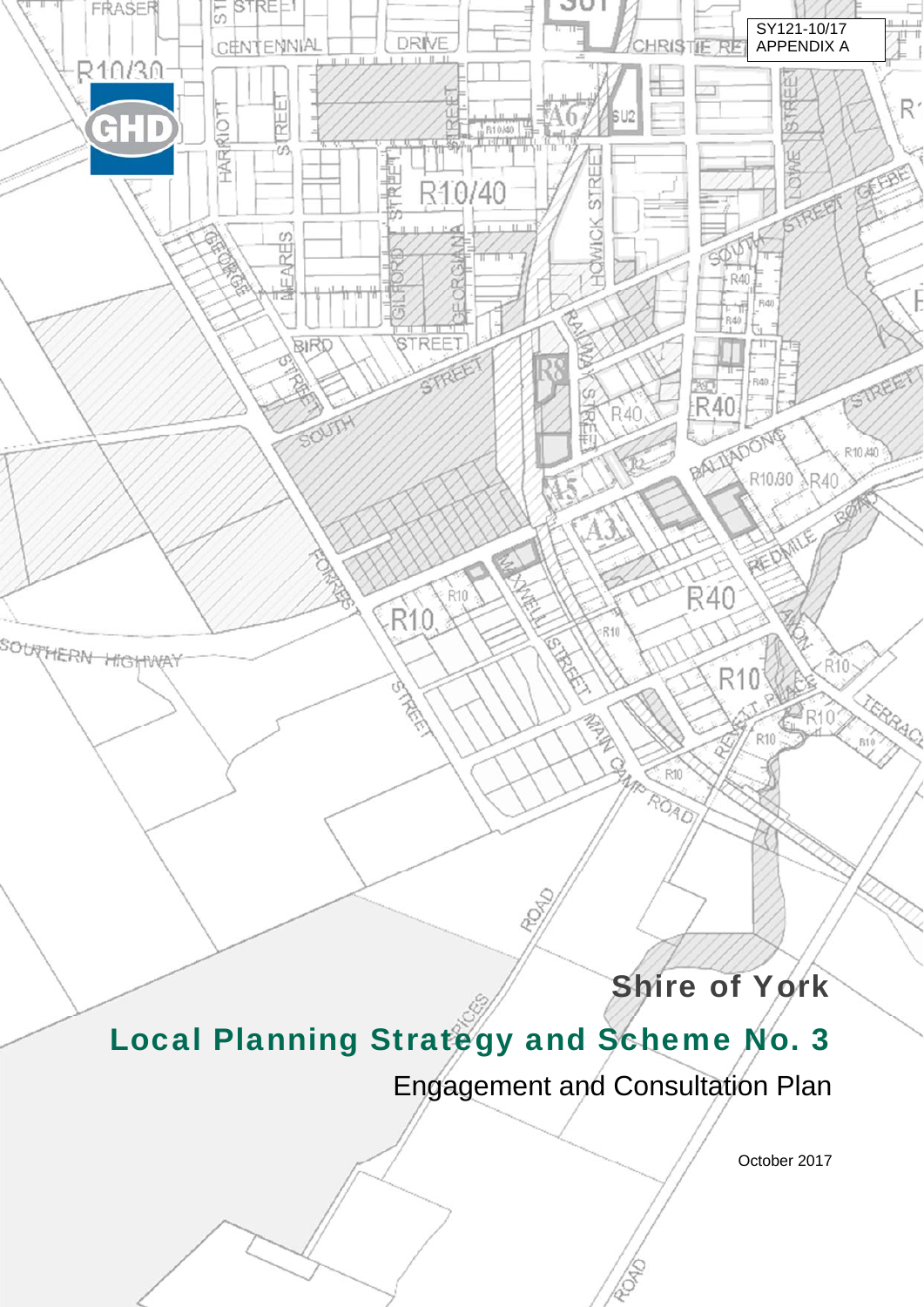## **CONTENTS**

| 1             | <b>INTRODUCTION</b>                     | $\mathbf{1}$   |
|---------------|-----------------------------------------|----------------|
| 1.1           | PURPOSE OF THIS REPORT                  | $\overline{2}$ |
| 2             | <b>ENGAGEMENT AND CONSULTATION PLAN</b> | 3              |
| 2.1           | <b>OBJECTIVES</b>                       | 3              |
| $2.2^{\circ}$ | <b>LEVEL OF ENGAGEMENT</b>              | 3              |
| 2.3           | <b>STAKEHOLDERS</b>                     | 5              |
| 2.4           | <b>KEY MESSAGES</b>                     | 7              |
| 2.5           | ENGAGEMENT AND COMMUNICATION ACTIVITIES | 7              |
| 2.6           | <b>INVOLVEMENT OF COUNCILLORS</b>       | 9              |
| 3             | <b>EVALUATION</b>                       | 10             |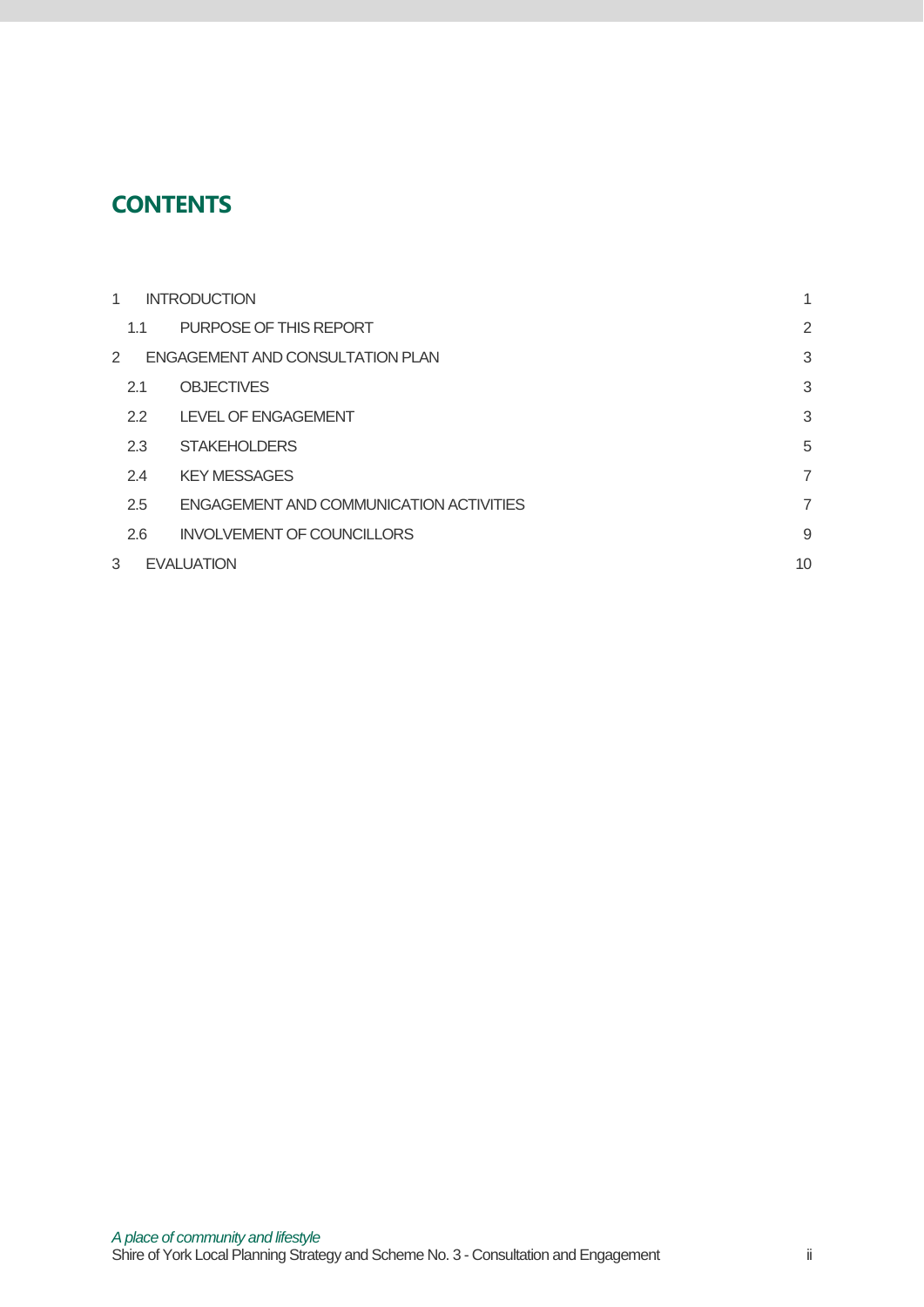## **1 INTRODUCTION**

The Shire of York has engaged GHD to deliver a new local planning strategy and local planning scheme No. 3 for the Shire of York.

The local planning strategy and scheme support Council's Strategic Community Plan, 2016. The Strategic Community Plan confirm the community's aspirations for the future, across five key themes:

THE PLACE TO LIVE: To be a place which is attractive and accessible for the young and elderly and attracts people in the middle age groups to work and settle in the Shire. The York community aspires to be a balanced population structure in the long term.

A LEADER IN CULTURAL HERITAGE AND ENVIRONMENT: To be a place which is renowned for its cultural heritage and the quality of its natural environment, and for the care taken by the community of both

DRIVING THE YORK ECONOMY FORWARD: To have a vibrant, diverse and prosperous local economy which is sustainable in the long term, makes sustainable use of its natural and built heritage and community assets and delivers benefit in the form of local jobs, business opportunities and a positive image for the Shire.

BUILT FOR RESILIENCE: To have secured an infrastructure base (e.g. buildings, roads, footpaths, parks, communications, water and energy …) which is affordable, is managed at a level of risk accepted by the community, supports and sustainable environment, increases rural and town resilience, and is responsive to community needs.

STRONG LEADERSHIP AND GOVERNANCE: To be a community where there is effective and responsive leadership and governance, a sense of collective purpose and shared direction and a willingness and desire to work together for that future.

The local planning strategy and scheme are an effective tool to implement the above key community aspirations through the planning and development framework.

The local planning strategy will articulate the vision for the planning and development of the Shire of York, and provide the strategic context for future land use, development, and infrastructure provision.

The local planning scheme will set the "rules" for land use and development.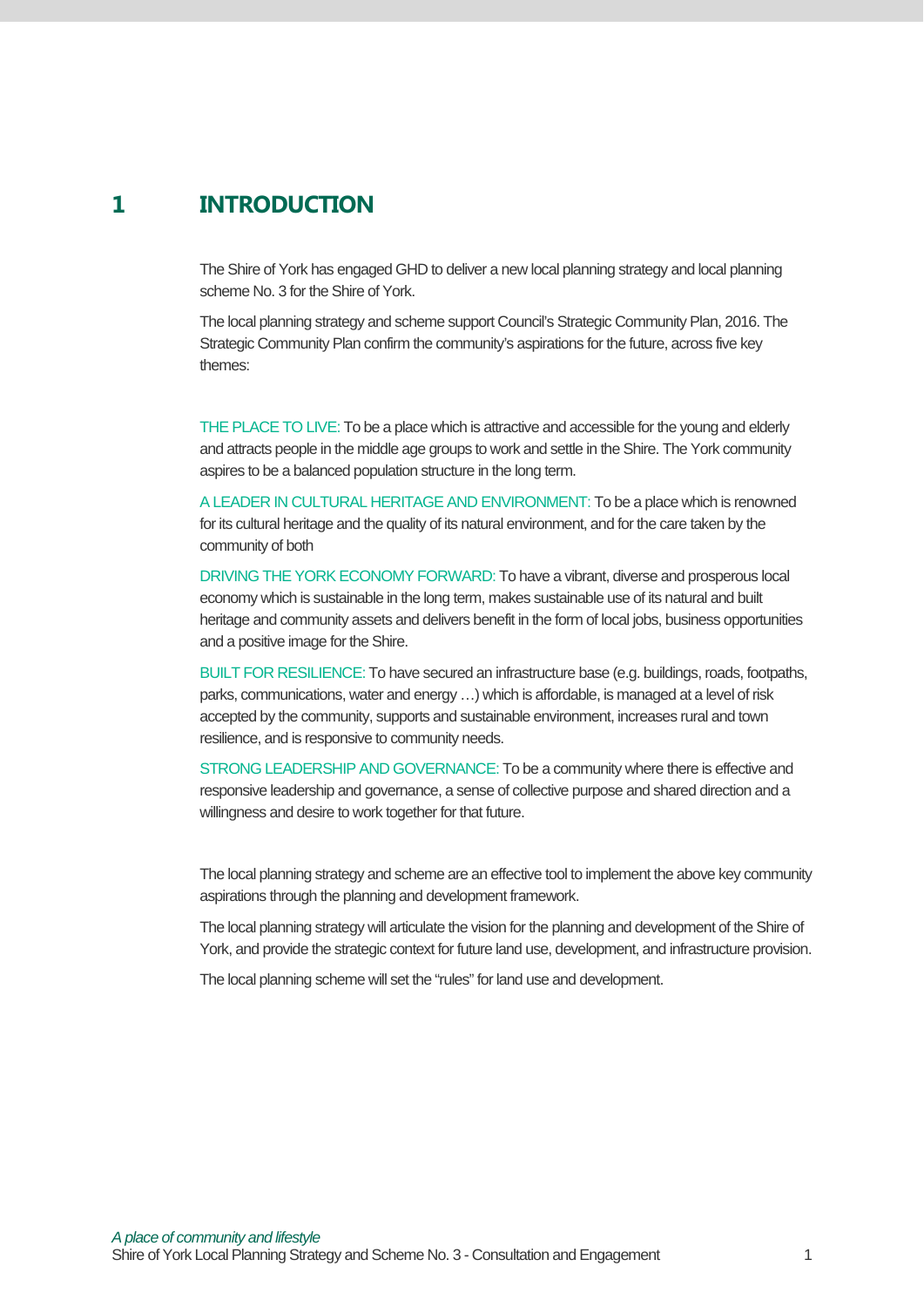The project will be delivered in the following phases:



A key objective of the project is to engage with the community and other key stakeholders throughout the project. Engagement and consultation throughout the project will provide a continual testing of how the local planning strategy and scheme adequately capture and support community aspirations articulated in the Strategic Community Plan.

#### **1.1 PURPOSE OF THIS REPORT**

This strategy articulates the proposed objectives, nature and methods for community and stakeholder engagement in each stage of the project.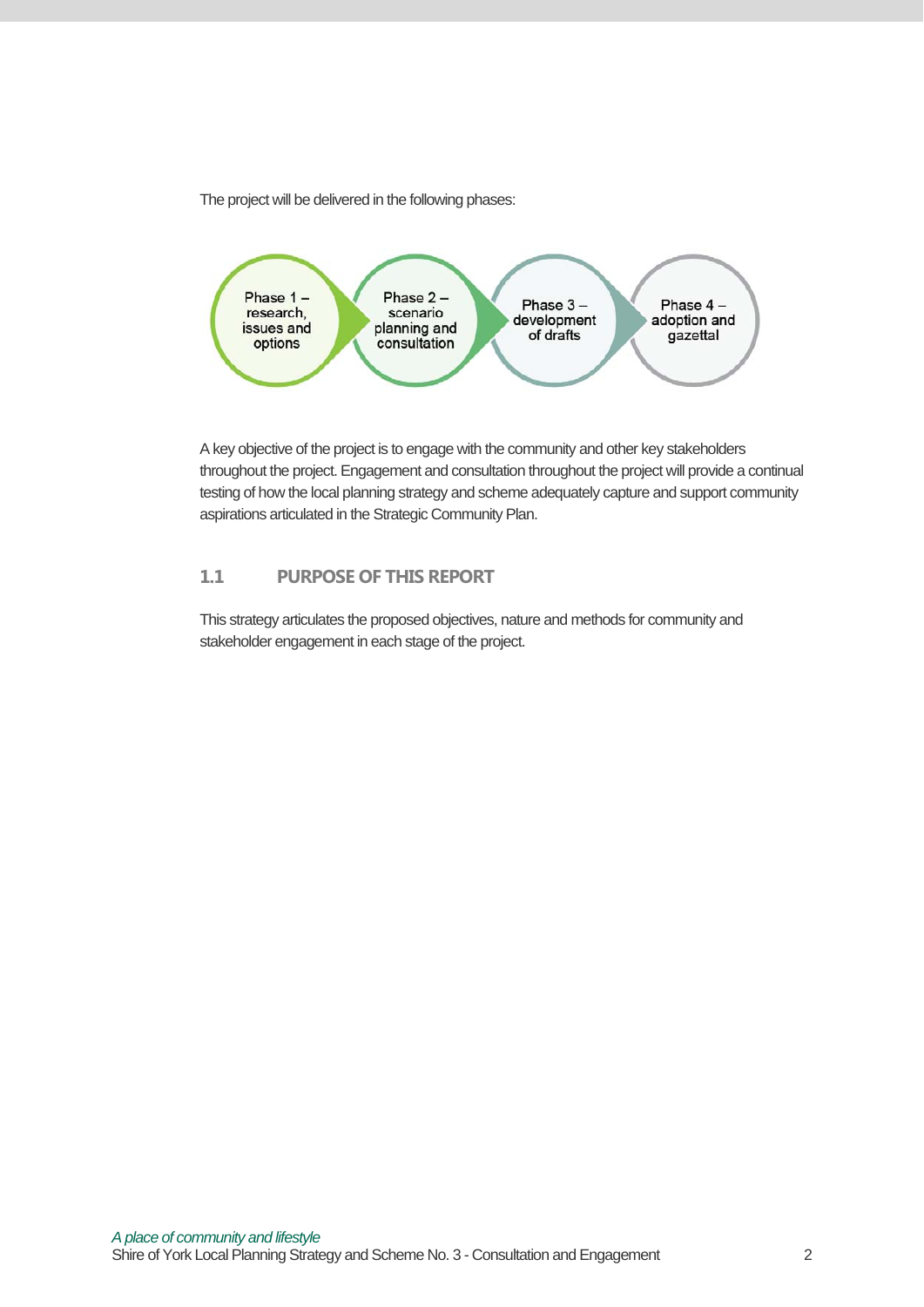## **2 ENGAGEMENT AND CONSULTATION PLAN**

#### **2.1 OBJECTIVES**

Objectives for community and stakeholder engagement are:

- Inform the community and stakeholders of the project
- Communicate the role of the planning strategy and scheme
- Gain an understanding of the community's aspirations for the future, as relevant to the scope of a local planning strategy and scheme
- Provide opportunity for the community to provide feedback on scenarios, options, and draft strategies

#### **2.2 LEVEL OF ENGAGEMENT**

For engagement to be effective it is crucial that the expectations of the community and stakeholders are managed so that they understand the level of input required and their overall role and level of influence in the development of the local planning strategy and scheme. The phases and aspects of the process have been defined to illustrate what stakeholders and community are being asked to contribute to and/or be involved in and, in terms of decision-making, what is negotiable and not negotiable.

The engagement strategy follows the International Association of Public Participation (IAP2) public participation spectrum that begins with inform, consult and moves to involve, collaborate and empower (refer to Figure 1). The project's approach to stakeholder engagement will be grounded in the principles of the IAP2, providing a basis in internationally recognised public participation practice. Aligning engagement and consultation with the IAP2 public participation spectrum aligns the consultation approach with Council Policy G2.9 – Community Engagement and Consultation.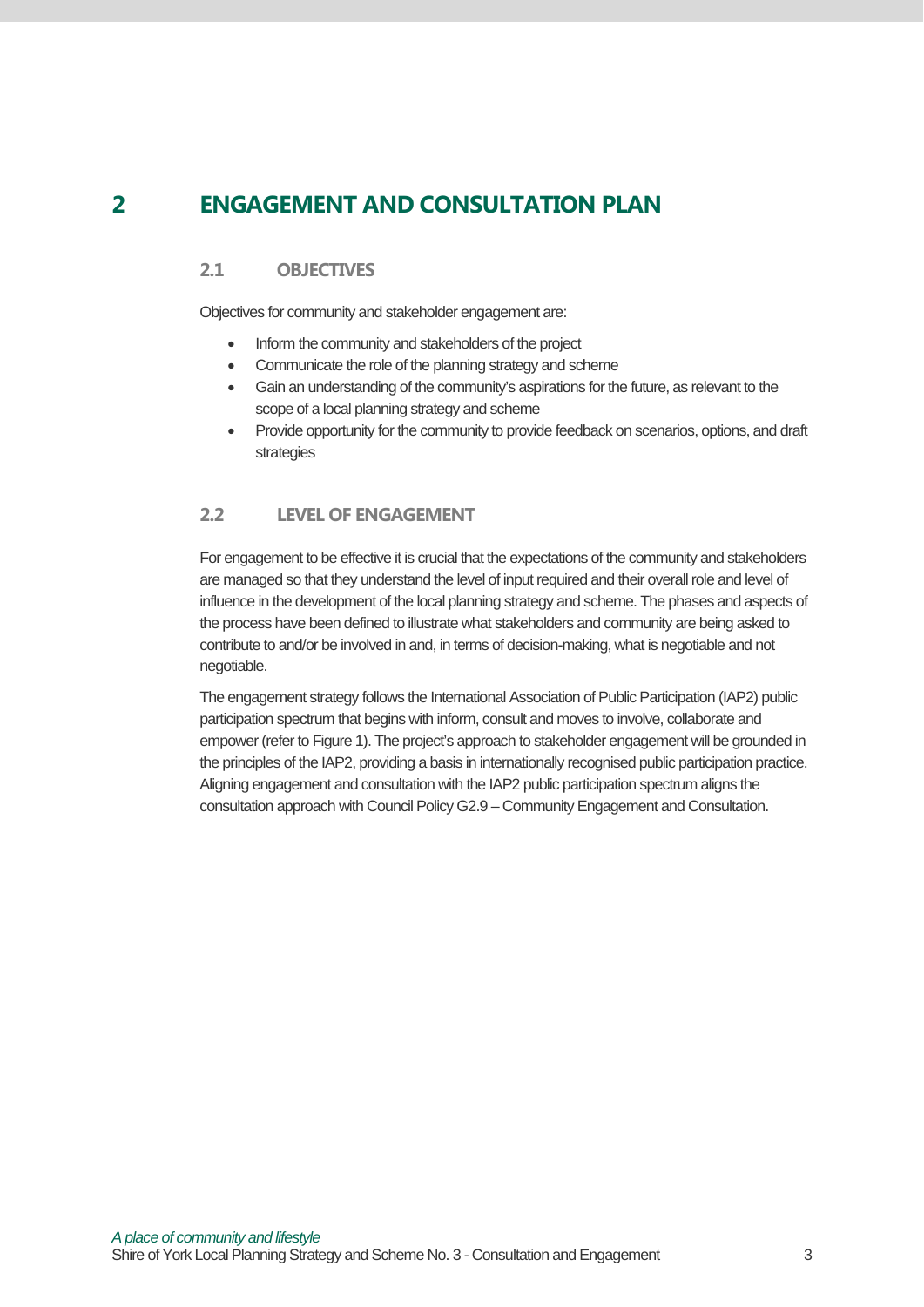#### **IAP2'S PUBLIC PARTICIPATION SPECTRUM**



The IAP2 Federation has developed the Spectrum to help groups define the public's role in any public participation process.<br>The IAP2 Spectrum is quickly becoming an international standard.

|                            | <b>INFORM</b>                                                                                                                                                                 | <b>CONSULT</b>                                                                                                                                                           | <b>INVOLVE</b>                                                                                                                                                                                                       | <b>COLLABORATE</b>                                                                                                                                                                                   | <b>EMPOWER</b>                                                   |
|----------------------------|-------------------------------------------------------------------------------------------------------------------------------------------------------------------------------|--------------------------------------------------------------------------------------------------------------------------------------------------------------------------|----------------------------------------------------------------------------------------------------------------------------------------------------------------------------------------------------------------------|------------------------------------------------------------------------------------------------------------------------------------------------------------------------------------------------------|------------------------------------------------------------------|
| PUBLIC PARTICIPATION GOAL  | To provide the public<br>with balanced and<br>objective information<br>to assist them in<br>understanding the<br>problem, alternatives,<br>opportunities and/or<br>solutions. | To obtain public<br>feedback on analysis,<br>alternatives and/or<br>decisions.                                                                                           | To work directly with<br>the public throughout<br>the process to ensure<br>that public concerns<br>and aspirations<br>are consistently<br>understood and<br>considered.                                              | To partner with<br>the public in each<br>aspect of the<br>decision including<br>the development of<br>alternatives and the<br>identification of the<br>preferred solution.                           | To place final decision<br>making in the hands of<br>the public. |
| THE PUBLIC<br>p<br>PROMISE | We will keep you<br>informed.                                                                                                                                                 | We will keep you<br>informed, listen to<br>and acknowledge<br>concerns and<br>aspirations, and<br>provide feedback<br>on how public<br>input influenced the<br>decision. | We will work with<br>you to ensure that<br>your concerns and<br>aspirations are directly<br>reflected in the<br>alternatives developed<br>and provide feedback<br>on how public<br>input influenced the<br>decision. | We will look to you<br>for advice and<br>innovation in<br>formulating solutions<br>and incorporate your<br>advice and<br>recommendations<br>into the decisions to<br>the maximum extent<br>possible. | We will implement<br>what you decide.                            |

C IAP2 International Federation 2014. All rights reserved.



The local planning framework must respond to state and regional planning frameworks and policies. Therefore, it is not possible to promise the public that we can directly reflect their concerns and aspirations in all cases. As a result, the levels of participation will vary between inform and consult.

The local planning strategy and scheme will be approved by the Western Australian Planning Commission and Minister for Planning respectively, on the advice of the Department of Planning, Lands and Heritage. To facilitate and expedite approval, the Department of Planning, Lands and Heritage will be engaged at a level of involve throughout the project.

The overall public participation goal will be to obtain public feedback on analysis, alternatives and/or decisions ensuring that community values, issues and concerns are consistently understood and considered.

The importance and value of community and stakeholder comment in the development of the local planning strategy and scheme will be reflected in the final, informed document that will assist the local planning strategy and scheme in being accepted and its final recommendations implemented.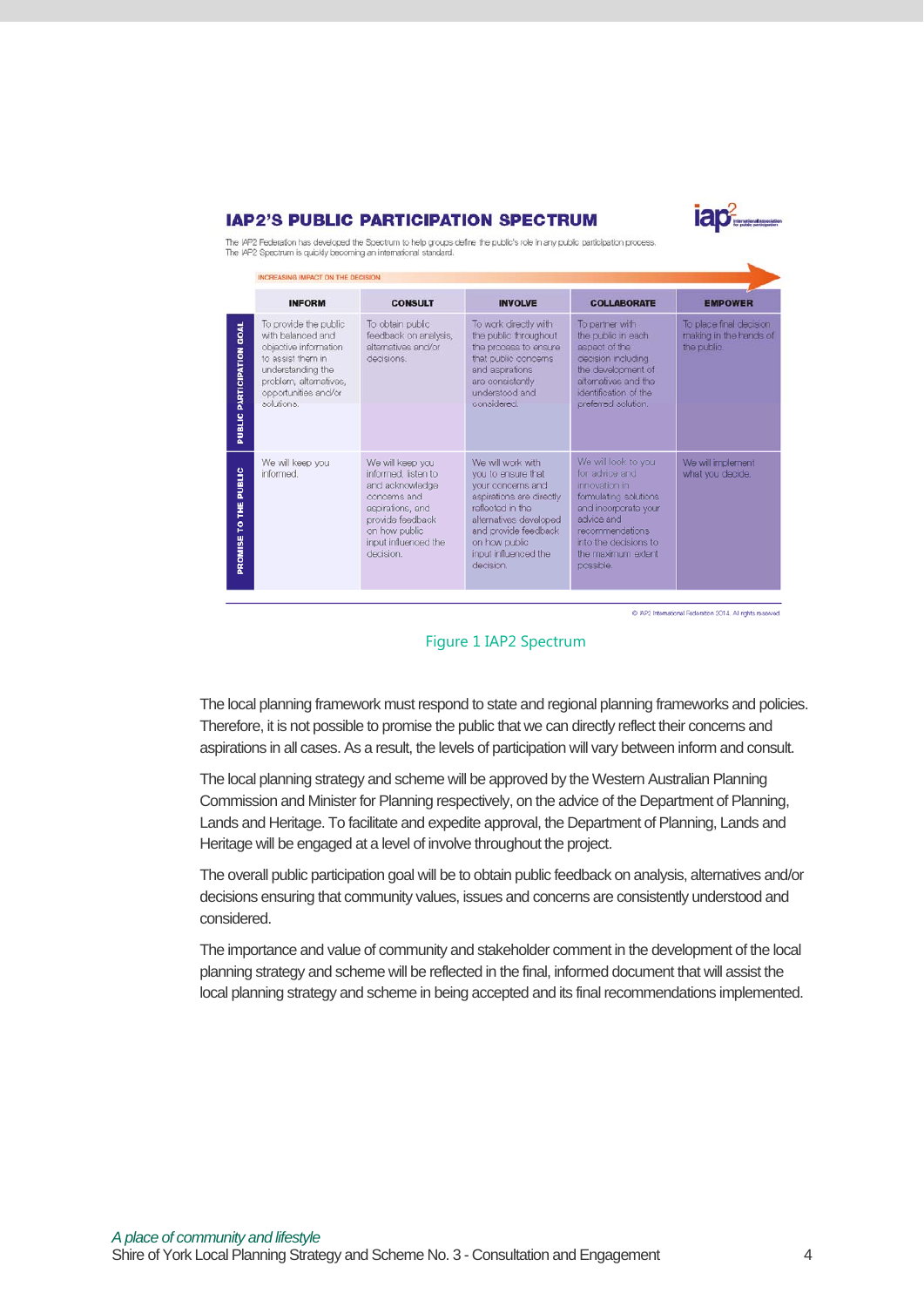#### **2.3 STAKEHOLDERS**

A stakeholder is defined as any individual, group of individuals, organisations or political entity with an interest in the outcome of a decision. They may, or perceive that they may, impact or be affected directly or indirectly by the outcome of a decision.<sup>1</sup>

Research on stakeholder interests, in relation to decisions made by the project team will assist in the implementation of the engagement strategy by:

- designing effective and relevant engagement and communication activities;
- preparing for and managing identified and emerging issues; and
- tailoring project key messages to relevant stakeholder groups and individuals.

Key stakeholders for the project are shown in the following table.

| <b>Stakeholder type</b> | <b>Interest</b>                                                                                                                                                                                                                                    | <b>Influence</b>                                                                                  |
|-------------------------|----------------------------------------------------------------------------------------------------------------------------------------------------------------------------------------------------------------------------------------------------|---------------------------------------------------------------------------------------------------|
| Community               | Community members will be directly<br>influenced by land use change and<br>development in the local area. The<br>community can share their aspirations,<br>opinions and preferences for local changes<br>to land use and development requirements. | The community will have<br>a high level of influence<br>on the project and<br>recommendations.    |
| Local business          | Local businesses can provide information<br>and opinion in relation to how local planning<br>influences business viability. Local<br>businesses will be directly influenced by the<br>local planning framework.                                    | Local business will have<br>a high level of influence<br>on the project and<br>recommendations.   |
| Community groups        | Community groups can provide information<br>and opinion in relation to community<br>infrastructure and services in the community.<br>Community groups will be influenced by<br>future availability of community<br>infrastructure.                 | Community groups will<br>have a high level of<br>influence on the project<br>and recommendations. |

#### Table 1 - Stakeholders

-

<sup>1</sup> International Association of Public Participation (2006) *Planning for Effective Public Participation*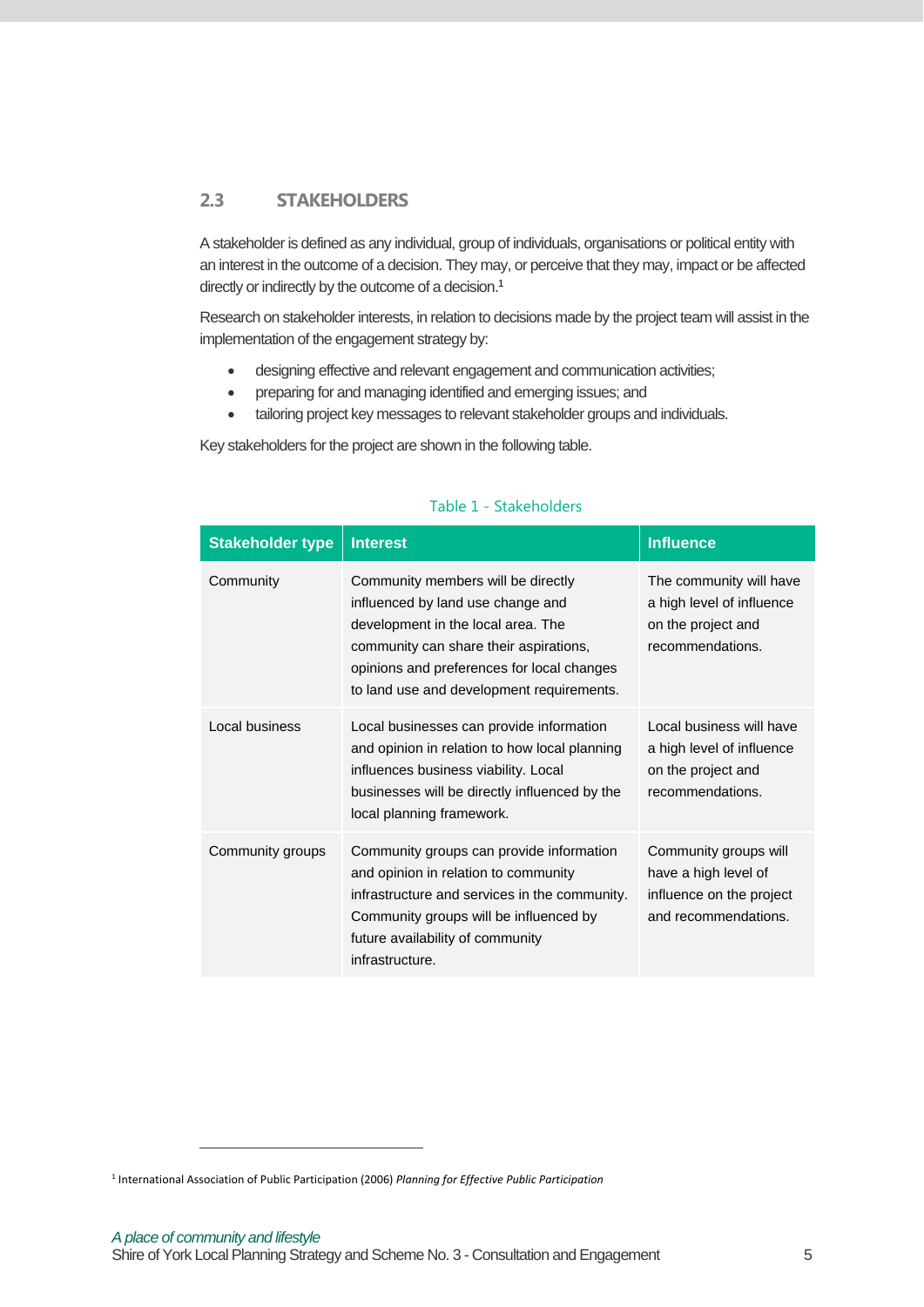| <b>Stakeholder type</b>                      | <b>Interest</b>                                                                                                                                                                                                                                                                                                                                                                                                                                                                                           | <b>Influence</b>                                                                                                                        |
|----------------------------------------------|-----------------------------------------------------------------------------------------------------------------------------------------------------------------------------------------------------------------------------------------------------------------------------------------------------------------------------------------------------------------------------------------------------------------------------------------------------------------------------------------------------------|-----------------------------------------------------------------------------------------------------------------------------------------|
| Government and<br>infrastructure<br>agencies | Infrastructure providers will be directly<br>responsible for managing and upgrading<br>infrastructure in the Shire of York.<br>Infrastructure agencies can provide<br>information about current capacity and future<br>plans for infrastructure delivery.<br>Government agencies will have various<br>policies that may interact with local planning<br>decisions. Various government agencies<br>may look to the local planning framework to<br>assist with delivering various state policy<br>outcomes. | Government and<br>infrastructure agencies<br>will have a medium to<br>high level of influence on<br>the project and<br>recommendations. |
| Planning authorities                         | The local planning strategy and scheme<br>require approval of state government,<br>through the Western Australian Planning<br>Commission and the Minister for Planning.<br>The Department of Planning, Lands and<br>Heritage will assess the strategy and<br>scheme against state and regional policy and<br>make recommendations to state decision<br>makers. They will, therefore, have a strong<br>influence on the content and operation of the<br>project outcomes.                                  | Planning authorities will<br>have a high level of<br>influence on the project,<br>and the ability to directly<br>require modifications. |

A stakeholder contact list will be developed. This list will be updated throughout the project as further stakeholder analysis is conducted.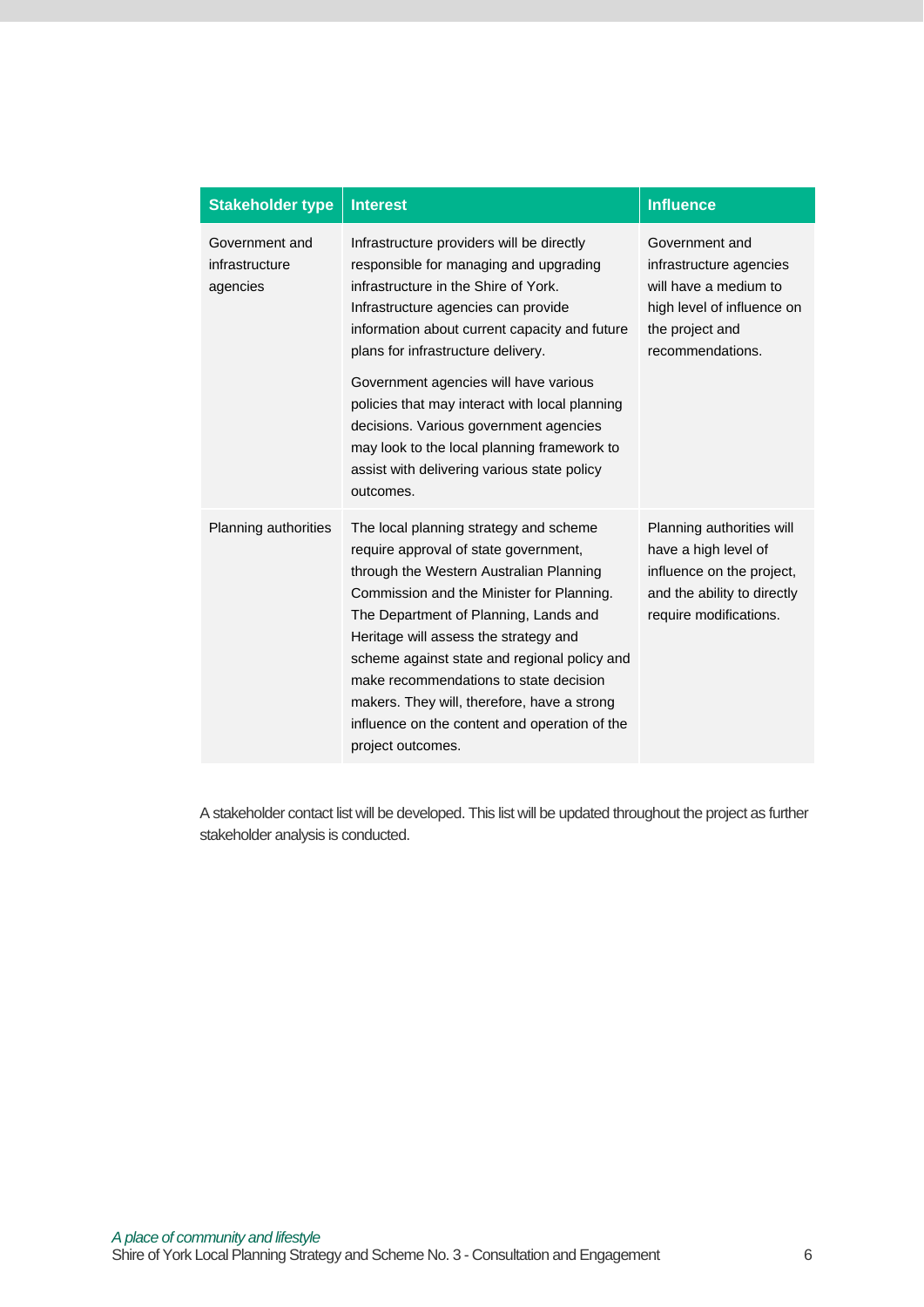#### **2.4 KEY MESSAGES**

Key messages for the project include:

- The local planning strategy and scheme review will develop a new local planning strategy and scheme for the Shire of York.
- The Shire's current planning scheme was first gazetted in 1996. Being over 20 years old, it requires significant review to reflect changes in the planning system put in place by the state government.
- The documents generated by the project will focus on future land use planning and development across the Shire, in town, other settlements and on rural land.
- The local planning strategy and scheme must respond to state and regional planning frameworks and policies. Therefore, it is not possible to promise the public that we can directly reflect their concerns and aspirations in all cases. As a result, the levels of participation in the project will vary between inform and consult.
- There are many other stakeholders in the adoption and delivery of the local planning strategy and scheme. The strategy is to be approved by the Western Australian Planning Commission and the scheme requires approval of the Minister for Planning.
- During implementation of the new local planning strategy, there are a number of agencies involved in delivering infrastructure within the Shire of York.
- The focus for consultation in the project will be on implementing an effective local planning framework, rather than revisiting visioning work that was undertaken with the community in preparing the Strategic Community Plan in 2016.
- Being land use planning documents, there may be issues associated with infrastructure, capital works funding, and investment that the strategy and scheme cannot resolve. The Strategic Community Plan provides actions for Council to work with the community on other things.

#### **2.5 ENGAGEMENT AND COMMUNICATION ACTIVITIES**

The engagement methodology involves a number of key activities to identify stakeholders, inform them about the project process, provide opportunities for comment and document feedback for consideration by the project team.

The consultation process will be undertaken in three key phases:

- Community dialogue to inform and educate the community about the project and to obtain initial community feedback and ideas, particularly from demographics that have not been well engaged in previous work.
- Scenario consultation to present initial thoughts and ideas for the local planning strategy and scheme, and obtain feedback on those that are supported and not supported
- Formal advertising to present the draft local planning strategy and scheme and encourage formal, written feedback.

Each of these consultation phases will utilise a range of engagement and communications activities, as listed in Table 2. Table 2 also shows how the engagement outcomes will inform the strategy and scheme, and the anticipated timeframes for the engagement.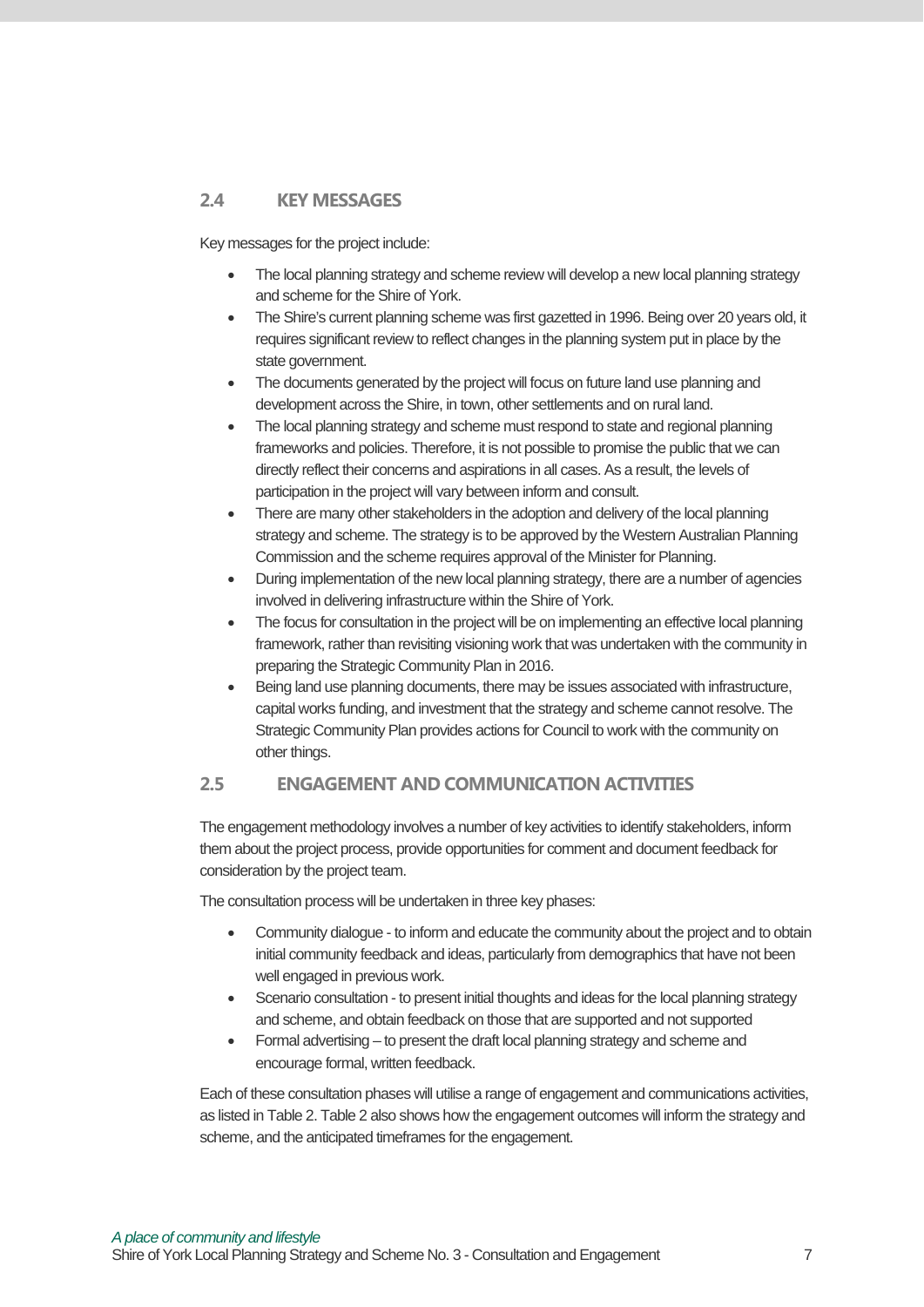|                                           | <b>INFORM</b>                                                                                                                                                                | <b>CONSULT</b>                                                                                                                                                                                                                                                            | <b>INVOLVE</b>                                                                                                                 | <b>TIMEFRAMES AND OUTCOMES</b>                                                                                                                                                                                                                                                                                                                                                                                                                                                                                                                                       |
|-------------------------------------------|------------------------------------------------------------------------------------------------------------------------------------------------------------------------------|---------------------------------------------------------------------------------------------------------------------------------------------------------------------------------------------------------------------------------------------------------------------------|--------------------------------------------------------------------------------------------------------------------------------|----------------------------------------------------------------------------------------------------------------------------------------------------------------------------------------------------------------------------------------------------------------------------------------------------------------------------------------------------------------------------------------------------------------------------------------------------------------------------------------------------------------------------------------------------------------------|
| PHASE 1 - Community Dialogue              | Shire of York<br>website<br>information<br>Project<br>flyer/poster<br>for display<br>and<br>distribution<br>QR code<br>Media<br>release<br>Community<br>"drop-in"<br>session | Community<br>survey (online<br>and pedestrian<br>capture surveys)<br>Youth<br>consultation<br>(targeted survey<br>and information)<br>Direct meetings<br>with key<br>businesses and<br>community<br>groups<br>Liaison as<br>required with<br>state government<br>agencies |                                                                                                                                | The community dialogue will occur from<br>late-October to late-November 2017.<br>An intensive consultation period is<br>planned in late November 2017, with the<br>community drop in session and<br>pedestrian capture surveys on a<br>Saturday during that week (subject to<br>confirmation).<br>Outcomes of the community dialogue<br>will be used to consider key planning<br>and land use issues that the strategy<br>and scheme should address. Ideas that<br>arise from the consultation will be used<br>in the development of scenarios in the<br>next phase. |
| Scenario Consultation<br>$Phase 2 -$      | Shire of York<br>website<br>information<br>Scenario<br>plans for<br>display and<br>distribution<br>QR code                                                                   | Seek feedback<br>on scenario plans<br>(online and<br>community<br>event)                                                                                                                                                                                                  | Scenario<br>planning<br>workshops with<br>Department of<br>Planning, Lands<br>and Heritage<br>officers                         | Scenario plans will be developed in<br>December 2017.<br>Community consultation on the scenario<br>plans is anticipated to occur in February<br>2018.<br>The scenario plans will present a range<br>of options and ideas for land use across<br>the Shire. Consultation outcomes will<br>inform the assessment and preferred<br>options/ideas that will be used to<br>develop the draft strategy and scheme in<br>the next phase.                                                                                                                                    |
| Phase 3 - Development of<br><b>Drafts</b> | Shire of York<br>website<br>information                                                                                                                                      | Record rationale<br>for drafts, and<br>how community<br>influenced                                                                                                                                                                                                        | Preliminary<br>review of draft<br>documentation<br>by Shire of York<br>and Department<br>of Planning,<br>Lands and<br>Heritage | No specific consultation activities with<br>the community are planned during this<br>phase.                                                                                                                                                                                                                                                                                                                                                                                                                                                                          |

### Table 2 - Engagement Activities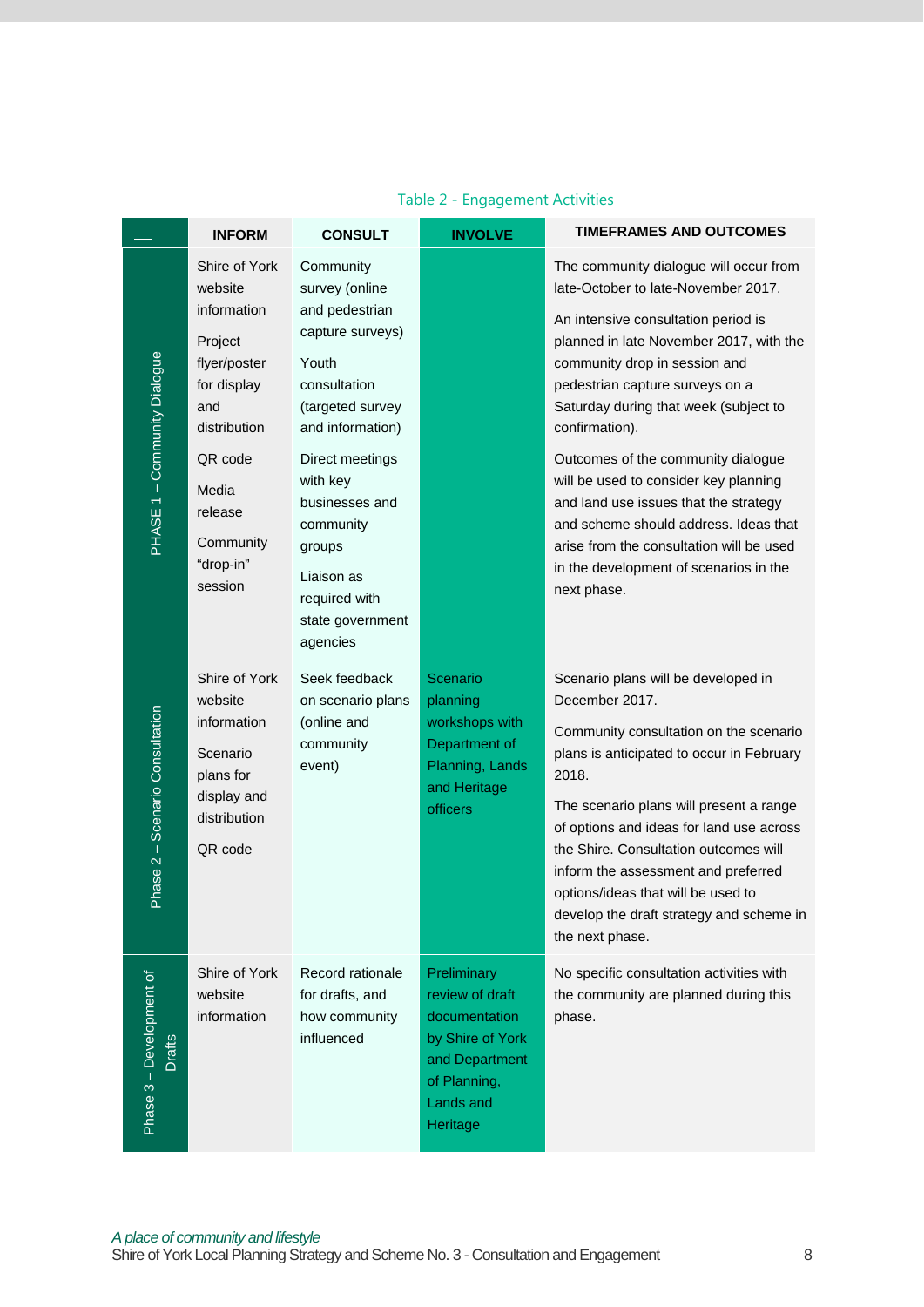| Shire of York<br>Formal<br>Workshop with<br>Advertising of the draft scheme and<br>website<br>Department of<br>strategy requires the approval of the<br>advertising of<br>information<br>Planning, Lands<br>Department of Planning, Lands and<br>draft strategy and<br>Phase 4 - Adoption and Gazettal<br>scheme<br>and Heritage<br>Heritage therefore exact dates cannot<br>Project<br>officers to<br>be confirmed.<br>poster/flyer<br>Community drop<br>discuss<br>for display<br>in event to<br>It is anticipated formal advertising will<br>submissions and<br>occur in the second half of 2018.<br>and<br>discuss drafts<br>modifications<br>distribution<br>Submissions received on the draft<br>Encourage<br>submissions<br>QR code and<br>documents will be reviewed,<br>social media<br>summarised and presented directly to<br>Council. Modifications to the documents<br>campaign<br>will be recommended based on<br>Media<br>submissions received.<br>release<br>2.6<br><b>INVOLVEMENT OF COUNCILLORS</b><br>Councillors can support and be involved in the delivery of the engagement and consultation plan in a<br>variety of ways, in particular:<br>Promotion of information and consultation activities through local networks and social<br>$\bullet$<br>media<br>Attendance at community consultation events, such as drop-in sessions<br>A place of community and lifestyle<br>Shire of York Local Planning Strategy and Scheme No. 3 - Consultation and Engagement |  |  |   |
|-----------------------------------------------------------------------------------------------------------------------------------------------------------------------------------------------------------------------------------------------------------------------------------------------------------------------------------------------------------------------------------------------------------------------------------------------------------------------------------------------------------------------------------------------------------------------------------------------------------------------------------------------------------------------------------------------------------------------------------------------------------------------------------------------------------------------------------------------------------------------------------------------------------------------------------------------------------------------------------------------------------------------------------------------------------------------------------------------------------------------------------------------------------------------------------------------------------------------------------------------------------------------------------------------------------------------------------------------------------------------------------------------------------------------------------------------------------------------------------------|--|--|---|
|                                                                                                                                                                                                                                                                                                                                                                                                                                                                                                                                                                                                                                                                                                                                                                                                                                                                                                                                                                                                                                                                                                                                                                                                                                                                                                                                                                                                                                                                                         |  |  |   |
|                                                                                                                                                                                                                                                                                                                                                                                                                                                                                                                                                                                                                                                                                                                                                                                                                                                                                                                                                                                                                                                                                                                                                                                                                                                                                                                                                                                                                                                                                         |  |  |   |
|                                                                                                                                                                                                                                                                                                                                                                                                                                                                                                                                                                                                                                                                                                                                                                                                                                                                                                                                                                                                                                                                                                                                                                                                                                                                                                                                                                                                                                                                                         |  |  |   |
|                                                                                                                                                                                                                                                                                                                                                                                                                                                                                                                                                                                                                                                                                                                                                                                                                                                                                                                                                                                                                                                                                                                                                                                                                                                                                                                                                                                                                                                                                         |  |  |   |
|                                                                                                                                                                                                                                                                                                                                                                                                                                                                                                                                                                                                                                                                                                                                                                                                                                                                                                                                                                                                                                                                                                                                                                                                                                                                                                                                                                                                                                                                                         |  |  |   |
|                                                                                                                                                                                                                                                                                                                                                                                                                                                                                                                                                                                                                                                                                                                                                                                                                                                                                                                                                                                                                                                                                                                                                                                                                                                                                                                                                                                                                                                                                         |  |  |   |
|                                                                                                                                                                                                                                                                                                                                                                                                                                                                                                                                                                                                                                                                                                                                                                                                                                                                                                                                                                                                                                                                                                                                                                                                                                                                                                                                                                                                                                                                                         |  |  |   |
|                                                                                                                                                                                                                                                                                                                                                                                                                                                                                                                                                                                                                                                                                                                                                                                                                                                                                                                                                                                                                                                                                                                                                                                                                                                                                                                                                                                                                                                                                         |  |  |   |
|                                                                                                                                                                                                                                                                                                                                                                                                                                                                                                                                                                                                                                                                                                                                                                                                                                                                                                                                                                                                                                                                                                                                                                                                                                                                                                                                                                                                                                                                                         |  |  |   |
|                                                                                                                                                                                                                                                                                                                                                                                                                                                                                                                                                                                                                                                                                                                                                                                                                                                                                                                                                                                                                                                                                                                                                                                                                                                                                                                                                                                                                                                                                         |  |  |   |
|                                                                                                                                                                                                                                                                                                                                                                                                                                                                                                                                                                                                                                                                                                                                                                                                                                                                                                                                                                                                                                                                                                                                                                                                                                                                                                                                                                                                                                                                                         |  |  |   |
|                                                                                                                                                                                                                                                                                                                                                                                                                                                                                                                                                                                                                                                                                                                                                                                                                                                                                                                                                                                                                                                                                                                                                                                                                                                                                                                                                                                                                                                                                         |  |  |   |
|                                                                                                                                                                                                                                                                                                                                                                                                                                                                                                                                                                                                                                                                                                                                                                                                                                                                                                                                                                                                                                                                                                                                                                                                                                                                                                                                                                                                                                                                                         |  |  |   |
|                                                                                                                                                                                                                                                                                                                                                                                                                                                                                                                                                                                                                                                                                                                                                                                                                                                                                                                                                                                                                                                                                                                                                                                                                                                                                                                                                                                                                                                                                         |  |  |   |
|                                                                                                                                                                                                                                                                                                                                                                                                                                                                                                                                                                                                                                                                                                                                                                                                                                                                                                                                                                                                                                                                                                                                                                                                                                                                                                                                                                                                                                                                                         |  |  |   |
|                                                                                                                                                                                                                                                                                                                                                                                                                                                                                                                                                                                                                                                                                                                                                                                                                                                                                                                                                                                                                                                                                                                                                                                                                                                                                                                                                                                                                                                                                         |  |  |   |
|                                                                                                                                                                                                                                                                                                                                                                                                                                                                                                                                                                                                                                                                                                                                                                                                                                                                                                                                                                                                                                                                                                                                                                                                                                                                                                                                                                                                                                                                                         |  |  |   |
|                                                                                                                                                                                                                                                                                                                                                                                                                                                                                                                                                                                                                                                                                                                                                                                                                                                                                                                                                                                                                                                                                                                                                                                                                                                                                                                                                                                                                                                                                         |  |  |   |
|                                                                                                                                                                                                                                                                                                                                                                                                                                                                                                                                                                                                                                                                                                                                                                                                                                                                                                                                                                                                                                                                                                                                                                                                                                                                                                                                                                                                                                                                                         |  |  | 9 |

#### **2.6 INVOLVEMENT OF COUNCILLORS**

- Promotion of information and consultation activities through local networks and social media
- Attendance at community consultation events, such as drop-in sessions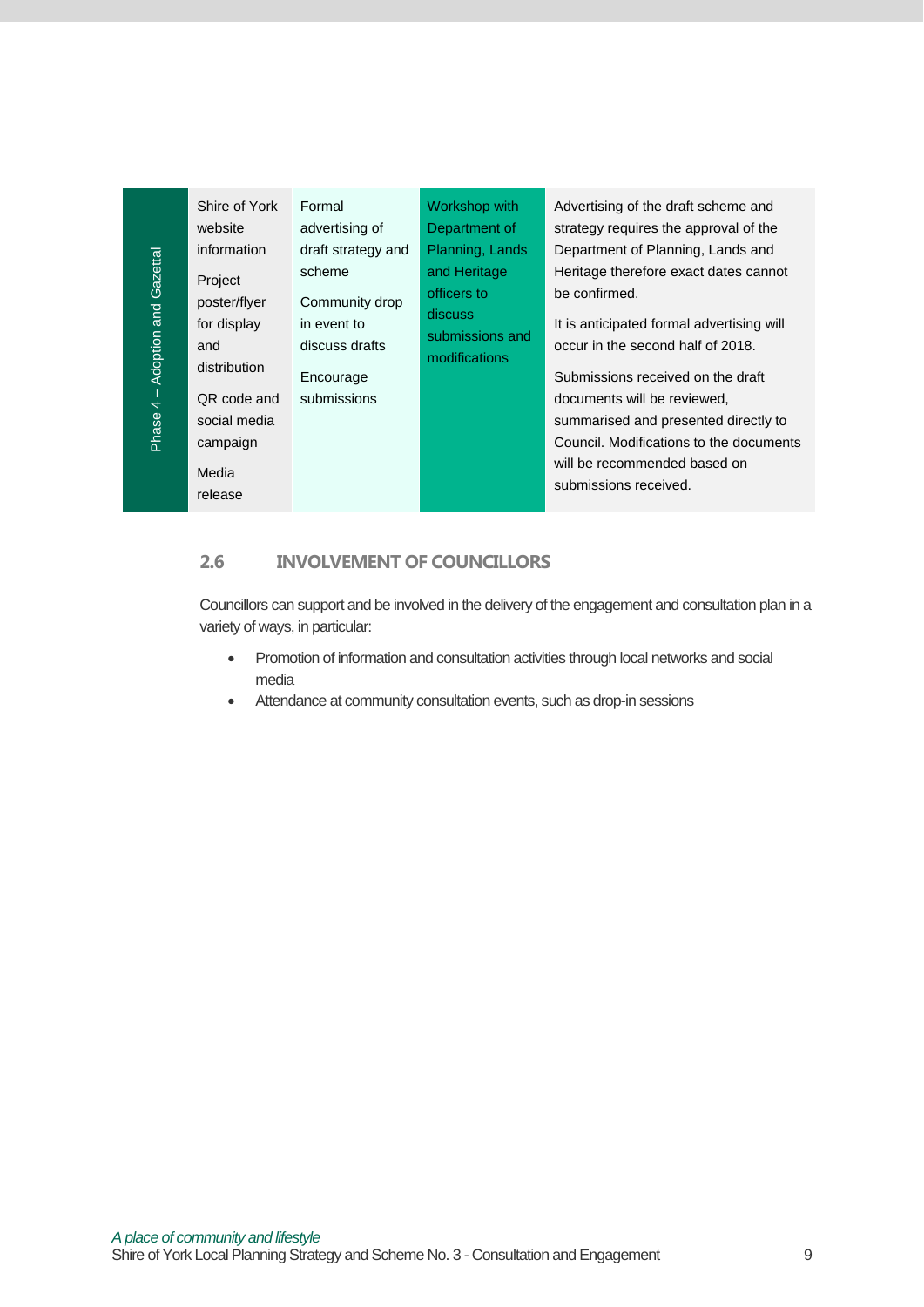## **3 EVALUATION**

A critical component of the engagement strategy is the monitoring and evaluation of performance. The engagement strategy will be monitored on an ongoing basis against certain criteria to assess whether it is achieving its objectives.

Table 3 details the consultation and communication objectives, specific evaluation criteria and the method for evaluating the engagement strategy. The table emphasises that the strategy will be evaluated throughout its implementation. This will enable the consultation approach to be modified to address any new or emerging matters between each phase of the project.

Data gathered through these tools will be evaluated at the completion of each major milestone. This evaluation will then inform the implementation of engagement and communication activities of subsequent phases.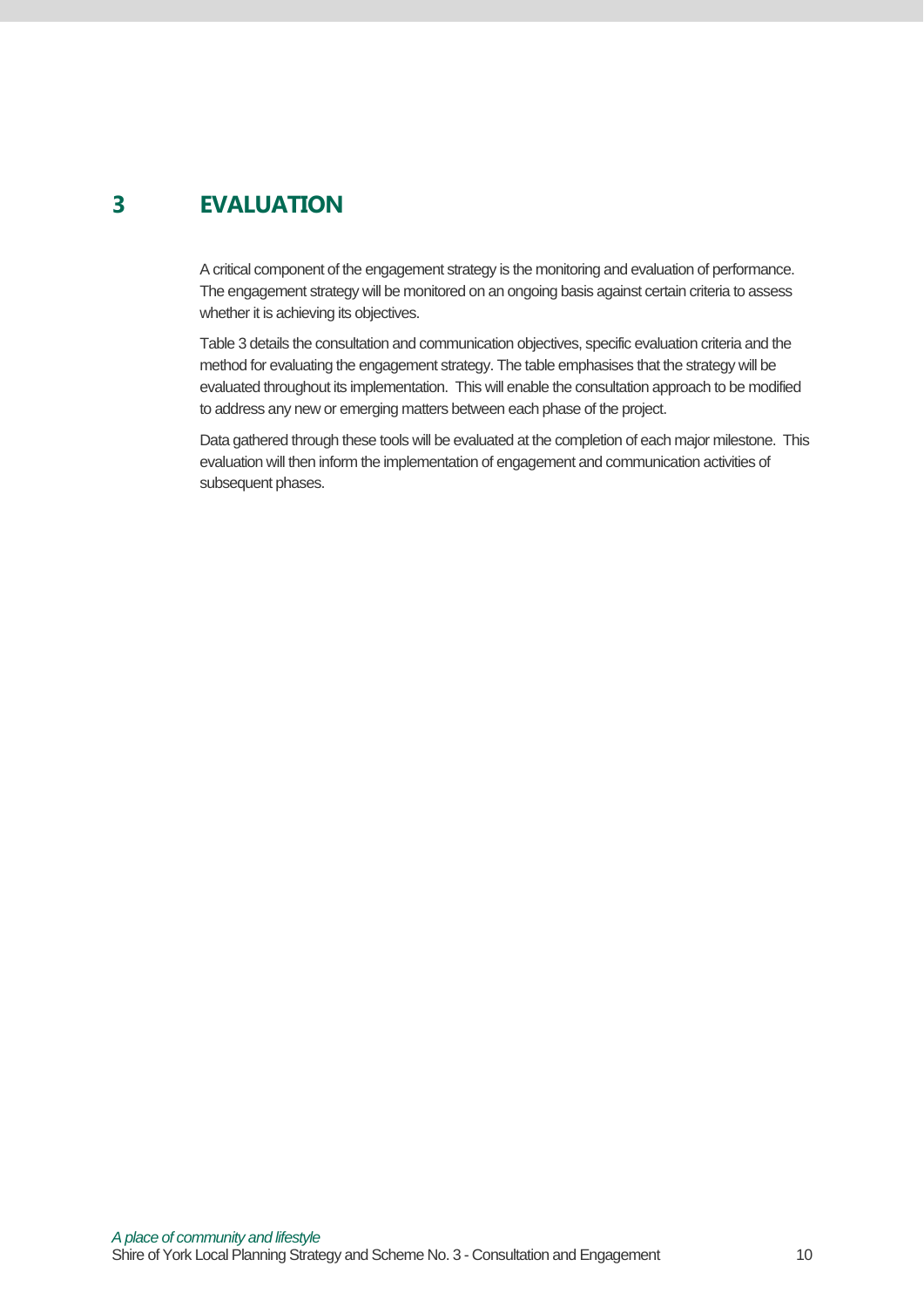| <b>Objectives</b>                                                                                                                                    | <b>Criteria</b>                                                                                                                                                                                                                                                                                                                                                                            | <b>Method of assessment</b>                                                                                                                                                                                                                                                                                                 |
|------------------------------------------------------------------------------------------------------------------------------------------------------|--------------------------------------------------------------------------------------------------------------------------------------------------------------------------------------------------------------------------------------------------------------------------------------------------------------------------------------------------------------------------------------------|-----------------------------------------------------------------------------------------------------------------------------------------------------------------------------------------------------------------------------------------------------------------------------------------------------------------------------|
| Inform the community<br>and stakeholders of the<br>project and role of the<br>planning strategy and<br>scheme                                        | Community and stakeholders are<br>informed about the engagement<br>activities planned.<br>Community and stakeholders are<br>aware of the objectives of the<br>consultation activity.<br>Community and stakeholders are made<br>aware of how their inputs have been<br>considered and applied by the team in<br>completion of the Project.                                                  | Number of attendees<br>representing a broad<br>demographic at engagement<br>activities<br>Feedback from attendees -<br>qualitative and quantitative<br>Review of minutes of meetings                                                                                                                                        |
| Gain an understanding of<br>the community's<br>aspirations for the future,<br>as relevant to the scope<br>of a local planning<br>strategy and scheme | Diverse range of stakeholders<br>participate in engagement activities<br>Community and stakeholders are<br>invited and attend relevant workshops<br>Issues identified by the community are<br>able to be properly received and<br>responded to<br>Community members are made aware<br>of how their inputs have been<br>considered and applied by the team in<br>completion of the project. | Attendance at stakeholder<br>meetings<br>Feedback from attendees -<br>qualitative and quantitative<br>Participation in surveys<br>Alignment of demographic<br>survey responses with<br>demographic profile of Shire of<br>York<br>Level of satisfaction at<br>engagement events, based on<br>feedback from evaluation forms |
| Provide opportunity for<br>the community to provide<br>feedback on scenarios,<br>options, and draft<br>strategies                                    | Diverse range of stakeholders<br>participate in engagement activities<br>Community and stakeholders are<br>invited and attend relevant workshops<br>Issues identified by the community are<br>able to be properly received and<br>responded to<br>Community members are made aware<br>of how their inputs have been<br>considered and applied by the team in<br>completion of the project. | Attendance at stakeholder<br>meetings<br>Feedback from attendees -<br>qualitative and quantitative                                                                                                                                                                                                                          |

#### Table 3 - Evaluation Mechanisms